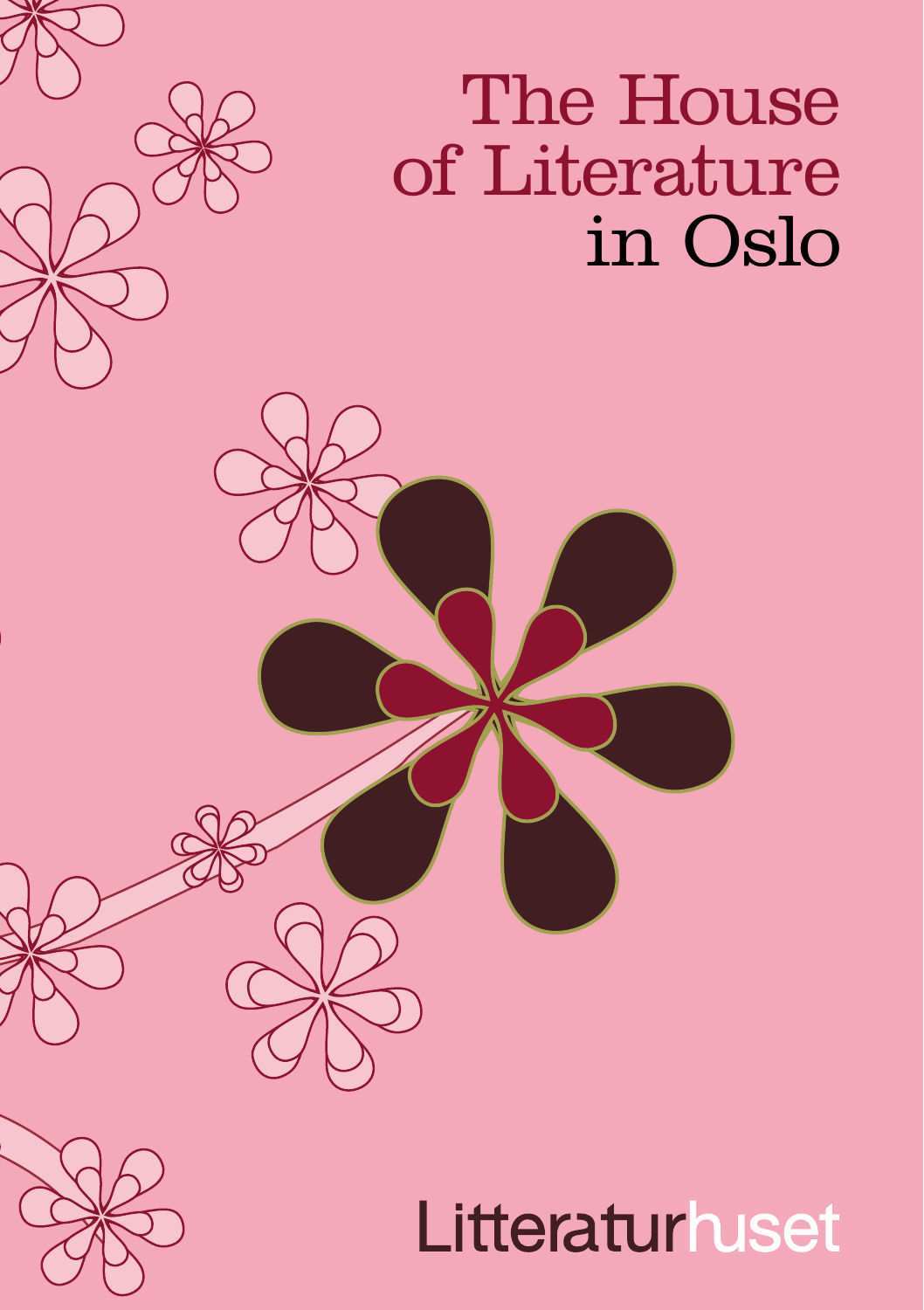**Norway's first** and Europe's biggest House of Literature opened its doors in 2007 in an old teachers college in the heart of Oslo. It is now doing service for the greater good of literature and public debate. The purpose of the House of Literature is to communicate and promote interest in literature and reading. The objective is also to inspire a growing interest in Norwegian and international fiction and non-fiction, and to serve as a meeting place for all those who are interested in books and literature. The House of Literature is furthermore an important arena for public meetings and seminars organised by a range of different organisations and institutions, discussing a broad variety of topics ranging from international politics and freedom of expression to cultural matters.

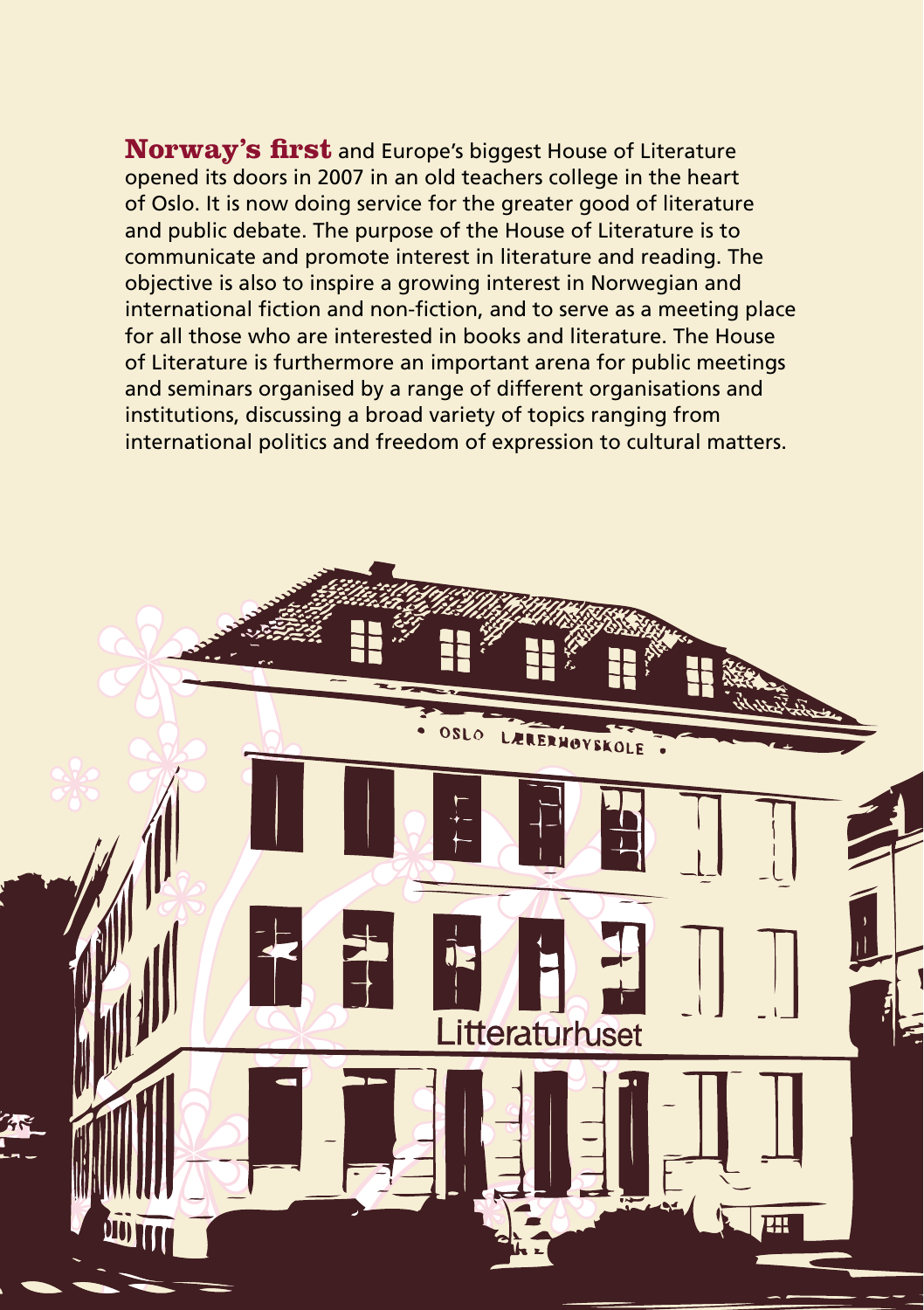**The initiative** to found a House of Literature was taken by the Freedom of Expression Foundation (Fritt Ord), which remodelled the house under the supervision of Askim-Lantto architects before handing over operations to the independent foundation the House of Literature. The foundation is led by a board of trustees consisting of seven members, and has a general manager and seven employees.

**The ground floor** of the house contains a well-stocked bookshop and a café, restaurant and bar. Six different venues are used for presentations, conversation and debate. We apply the broadest possible interpretation of the concept of literature, by providing space for both the breadth of non-fiction literature as well as exclusive fiction and popular literature. The House of Literature has also become an important arena for public debate in the capital of Norway.

**One floor focuses** on children and youth, with the children's room Sjeherasad open to kindergartens three days a week. We also invite schools to visit us during daytime, while we offer a variety of events in the afternoons and evenings. The House of Literature devotes special attention to reaching out to youths and young adults with immigrant background, especially through workshops during school holidays. In 2009-10, the lawyer and politician Abid Raja, a well known spokesperson on minority issues, has organised so called dialogue meetings for young people of mixed background. Providing these groups with an arena, and thereby helping their voices to be heard, is an important task for the House of Literature.

**The entire loft** is dedicated to writers and authors. A total of 50 work spaces are available, along with offices for authors and a permanent meeting room for a network of journals and quarterlies. In collaboration with the different writers' organisations, we offer a workplace and meeting place in the centre of Oslo for writers, authors, translators and critics who are in need of such facilities.The workspaces are available free of charge for users, while the allocation of personal offices are made in the form of a stipend for a limited period.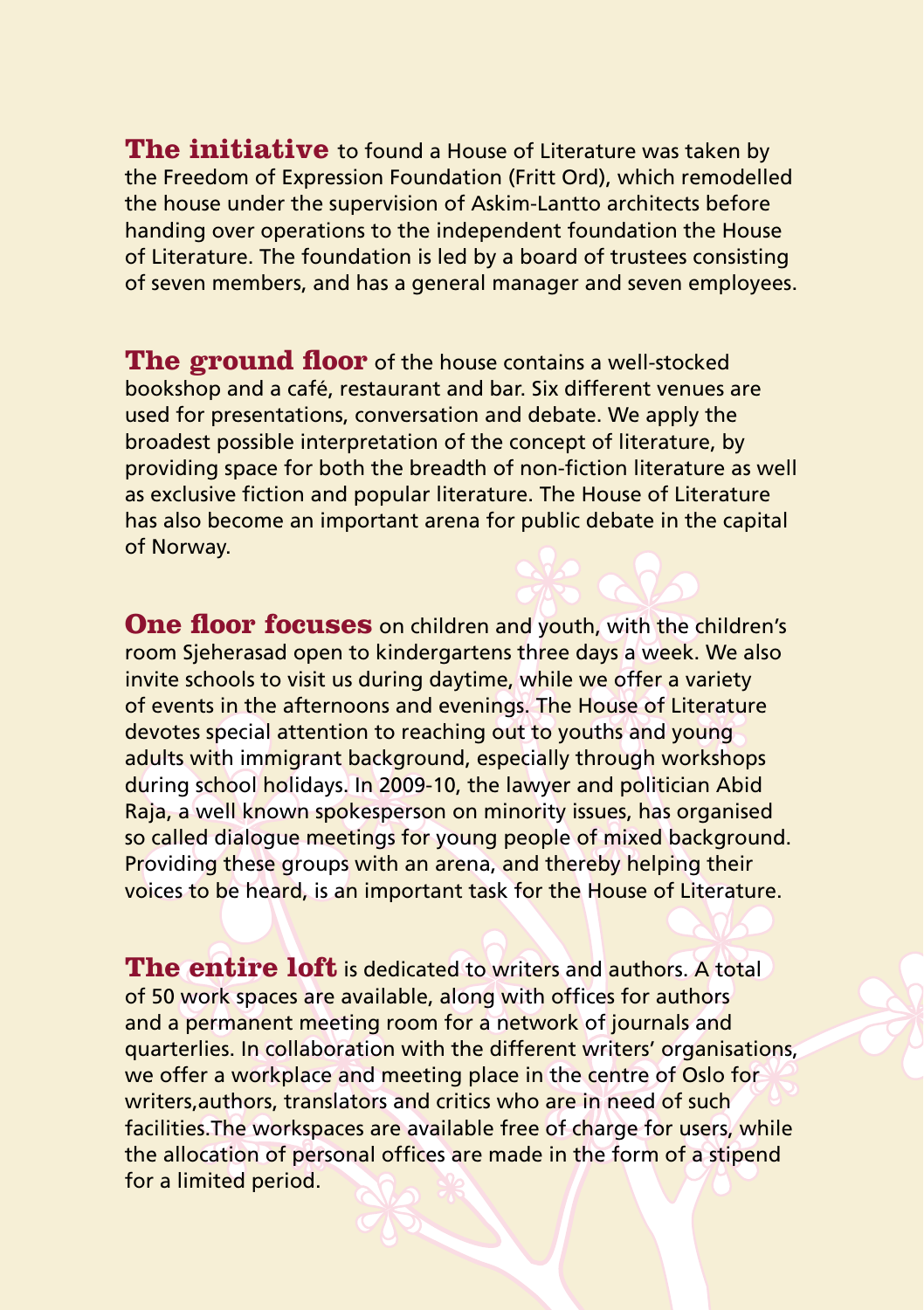**The House of Literature** can also offer an author's apartment where foreign authors and intellectuals can live and work in Oslo for a period between one week and three months. The apartment is offered rent free, and by invitation only.

**One of the objects** of the House of Literature is to foster debate and to serve as an arena for important voices from both the Norwegian and international public domain. In addition to monitoring Norwegian contemporary literature, we attach importance to presenting authors from the Nordic countries and from the rest of the world. The unique and generous support we receive from the Freedom of Expression Foundation puts us in a privileged position and enables us to arrange both major events and events intended for smaller groups with a narrower range of interests. At a time when the role of literature is under pressure from market demands, the House of Literature's aim is to function as a democratic and pluralistic sanctuary.

**With the support** of the Norwegian Ministry of Foreign Affairs, The House of Literature have organized several conferences and literature weeks. The 2008 conference 'Poet and Activist' gave a cross cultural look on challenges in the Middle East, and has since been followed up by the annual Saladin days, where The House of Literature focuses on cultural and political exchange between east and west. In 2009, we organised a weeklong event on African contemporary literature, in 2010 we held a Haruki Murakami mini festival, and in 2011, a Chinese Literature Week brought fifteen Chinese authors to Oslo and reached out to an audience of 4000 people.

**In the spring of 2010**, the House of Literature produced its first major scale theatre performance, *Desert Storm*, with the help of Norway's most renowned stage director Stein Winge and a cast of six outstanding actors. The play *Desert Storm*, portraying Saladin's conflict with Richard the Lion Heart during the crusades, was written on commission by the British-Pakistani writer and historian Tariq Ali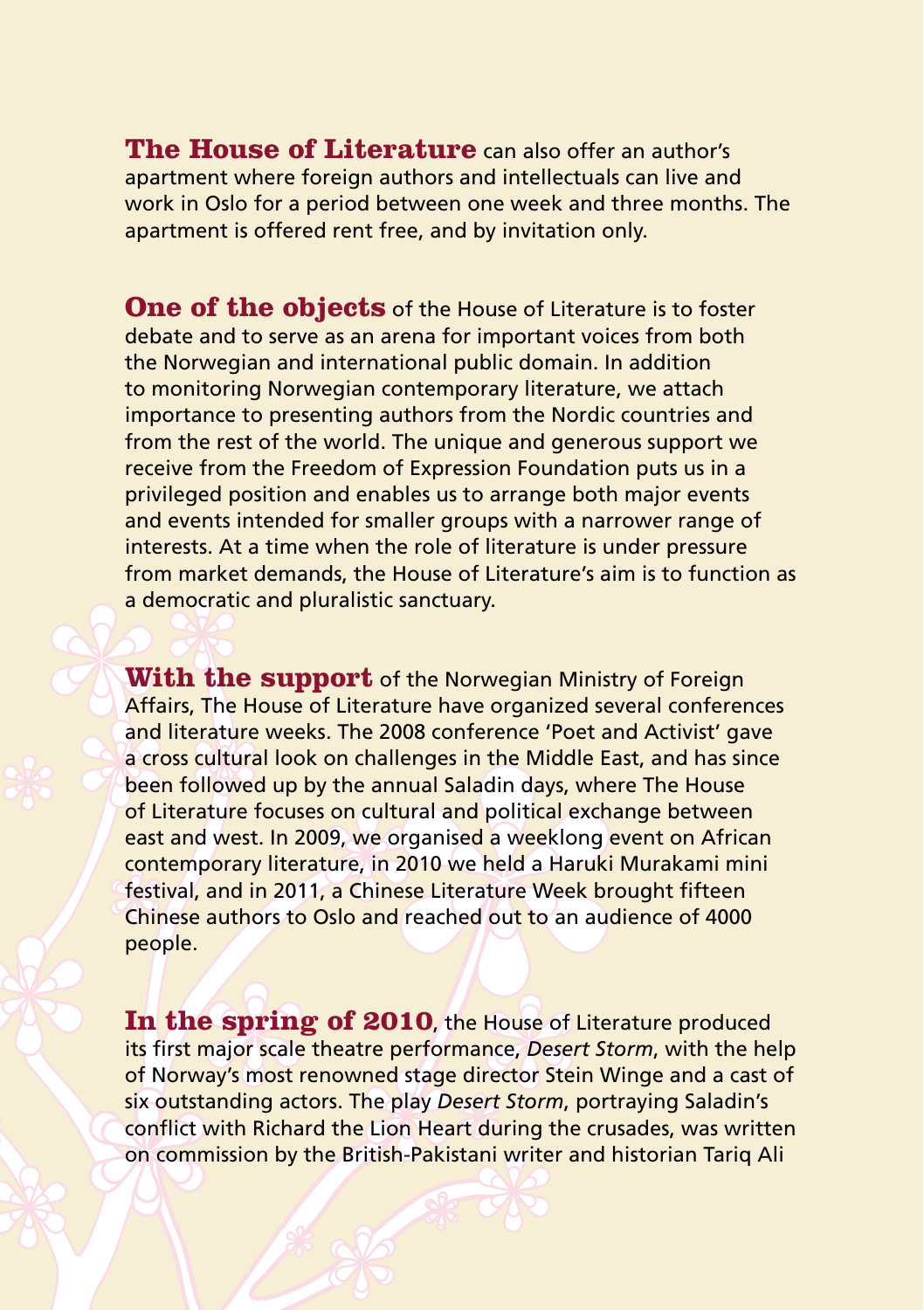and the Norwegian author Thorvald Steen. From before, we have had experience with a play based on the diaries of the Norwegian poet Olav H. Hauge.

**The House of Literature** is an arena where different institutions, groups, associations and milieus organize their own events. The house has become an important venue for open meetings at affordable prices.

**With the help** of around hundred different organizers, the House of Literature presents a very varied programme. All activities open to the general public are presented in quarterly catalogues, weekly newsletters and daily at www.litteraturhuset.no.

**The founding** of the first Norwegian House of Literature was inspired by a German movement. Since the 1980s, houses of literature surfaced in most German cities. Our own house of literature distinguishes itself from the other European houses of literature by its size. With 3500 m2 of space available on five floors, the Oslo House of Literature is the largest of its kind in Europe and we are therefore able to house a far larger range of activities that similar houses elsewhere.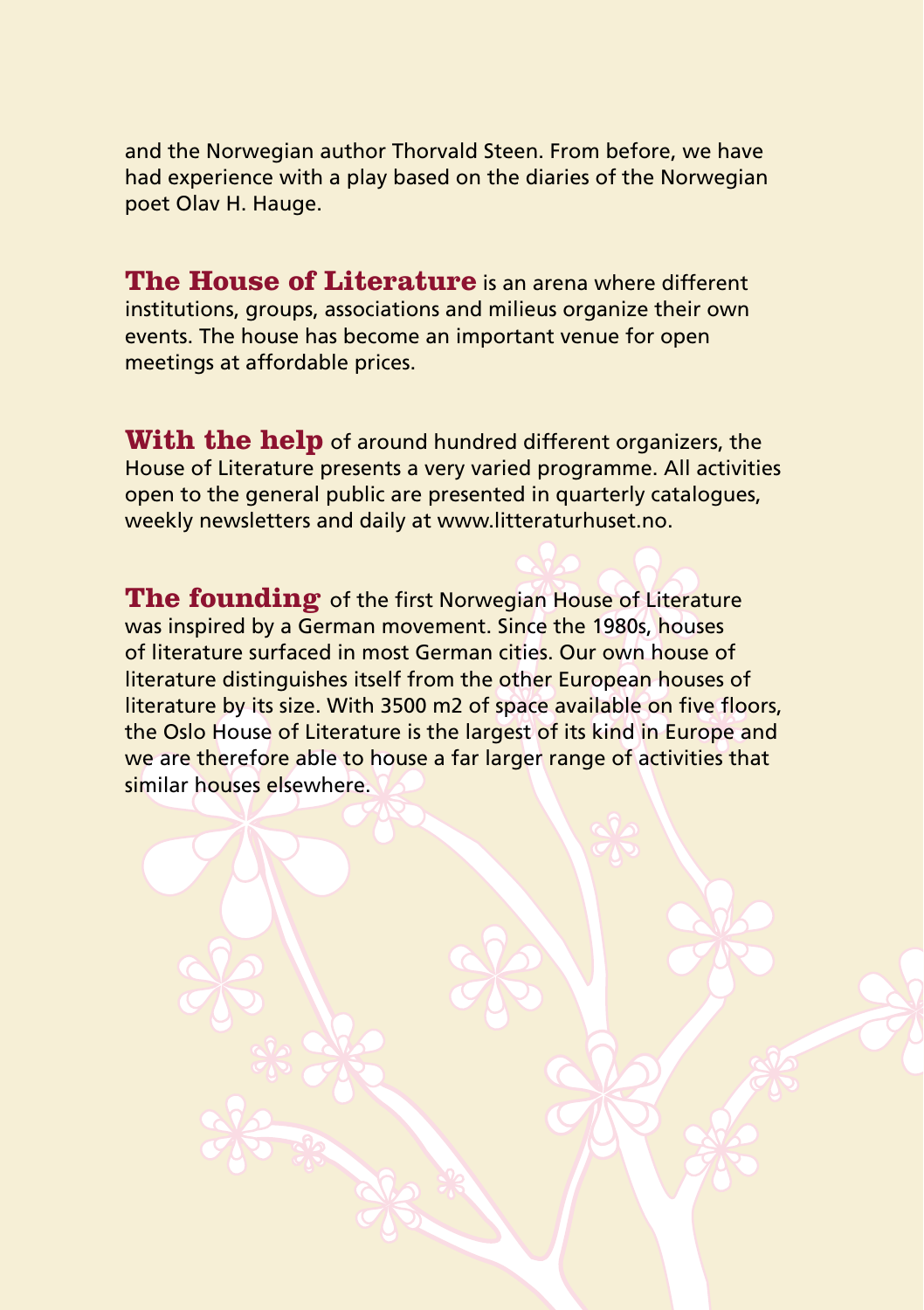## Annual numbers for the House of Literature in Oslo

Visitors (audience, café, book store, drop in): **260.000** 

> Audience at events: **110.000**

Events (of which 650 open to the public): **1500**

Events organized directly by The House of Literature: **350** 

> Events for children and youth: **200**

Audience, events for children: **13.000** 

Daily average number of spectators: **300**

Daily average number of visitors (café, book store, drop in):

**700**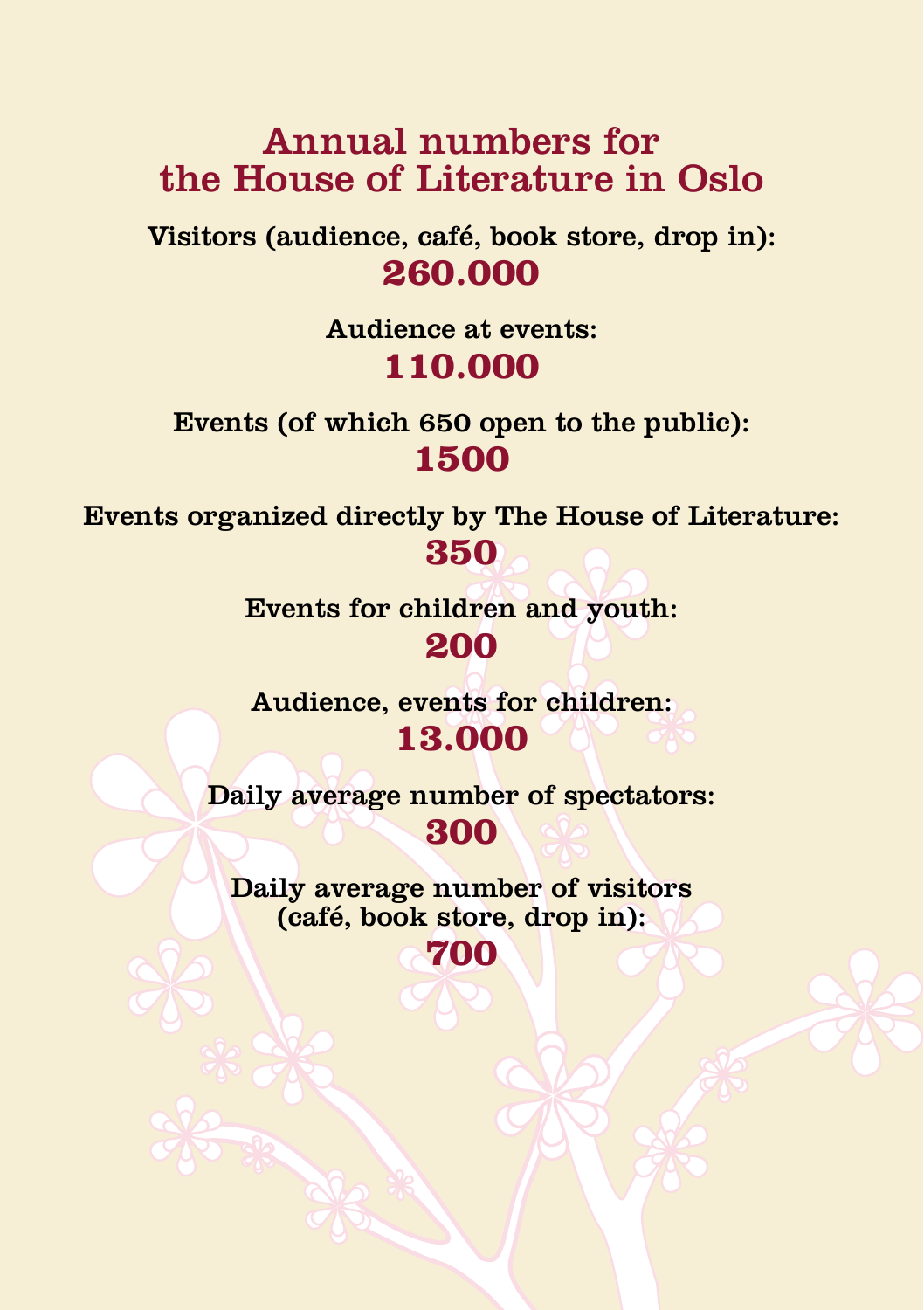